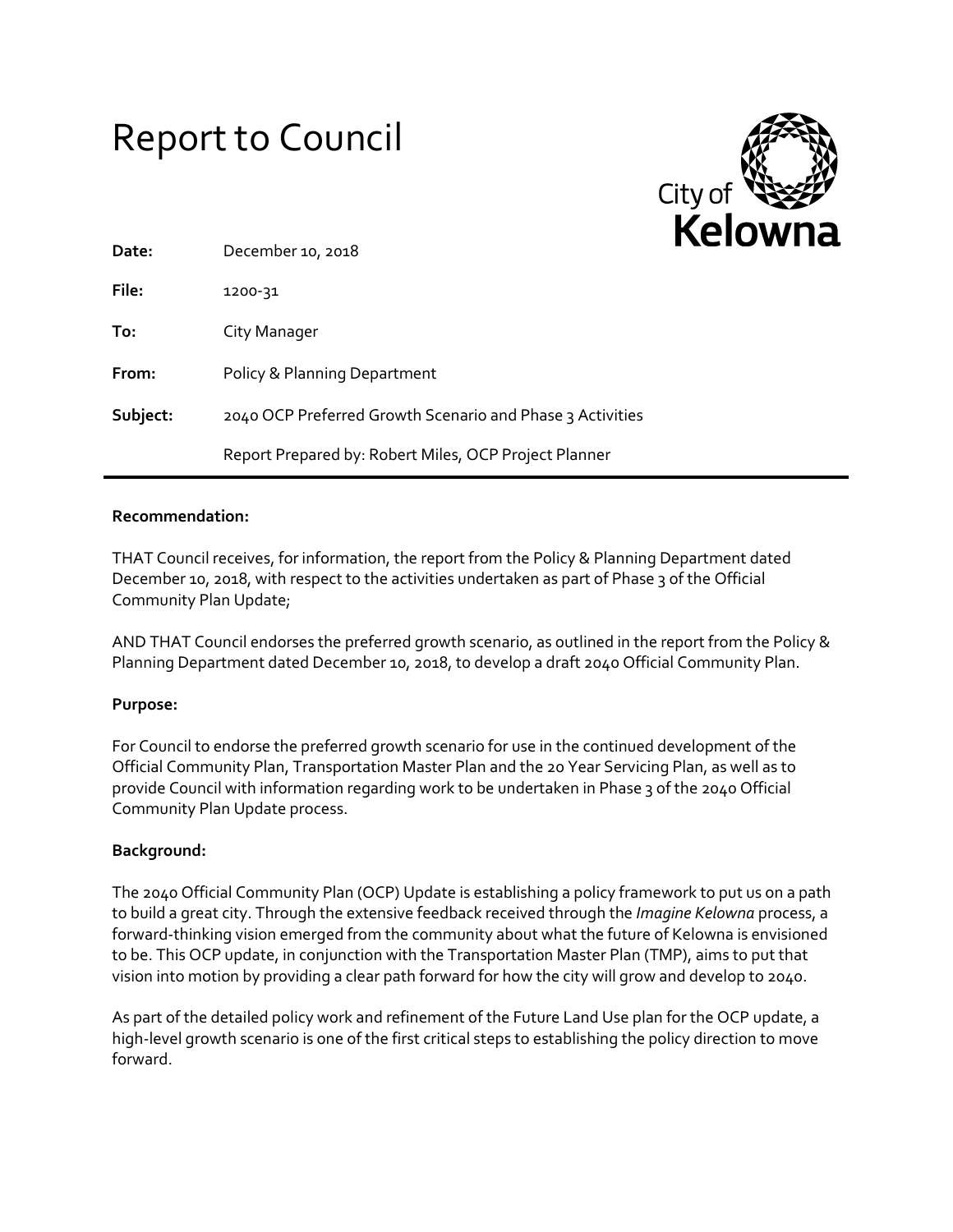The endorsement of a growth scenario represents a major milestone in not only setting the course of the next phase of the 2040 OCP, but also in laying the groundwork to achieve the *Imagine Kelowna* vision. The growth scenario outlined in this report represents a shift toward a new approach to growth in our community that is not only ambitious and visionary, it is achievable. It is an approach that focuses the majority of future growth in the Urban Centres and the Urban Core, setting the foundation for improvements to transit service, promoting greater housing variety, and allowing the City to refocus its infrastructure investments to serve residents in a more cost-effective manner.

The growth scenario will also guide the development of the TMP and the 20 Year Servicing Plan by acting as the foundation for initial modelling and projecting for those initiatives.

### **The Preferred Growth Scenario**

Growth is beneficial to our City, but it must be accommodated responsibly and with strategic planning in order to ensure population growth enhances the community's quality of life for the long-term. A growing city inherently has challenges – from infrastructure improvements of roads and utilities, to demands on public parks and recreational facilities, to conflicts with the natural environment and preservation of agricultural land. Once schools, libraries, infrastructure projects, parks and cultural amenities are built, they need to be maintained and upgraded, posing challenges for future budgets. Importantly, the elements of housing location and housing form can influence City services where improved economies of scale can be achieved for services such as transit, infrastructure improvements, and recreational facilities. With this in mind, endorsement of the preferred growth scenario is a major decision for Council, and the choices that are made as part of the 2040 OCP Update process will be felt both in the short term, but also decades from now.

In June 2018, the City launched the *Pick Your Path to 2040* public engagement process to get the public's feedback on four possible growth scenarios with the goal of facilitating meaningful discussions with Kelowna residents and seeing which scenario best reflected how they wanted the city to grow in the future. Growth Scenario 3, representing a progressive shift towards focusing growth in the Urban Core while limiting growth in suburban areas, was the most popular choice amongst participants, with 41.2% support.

At its meeting on July 30, 2018, Council directed staff to undertake the development of a preferred growth scenario with key characteristics of Growth Scenario 3, but with refinements based on the technical analysis undertaken, additional feedback received during the *Pick Your Path* process and a more detailed review of identified growth areas. Following Council's direction at its August 13, 2018 meeting, where staff provided an update on this process, the growth scenario was further refined. This more refined preferred growth scenario was presented to Council at its meeting on September 17, 2018.

The preferred growth scenario strikes a balance to ensure it will deliver on the Imagine Kelowna vision, engagement outcomes and OCP key deliverables, while also honouring adopted Area Structure Plans (ASPs) that have corresponding Future Land Use designations, as well as the analysis of the Housing Demand Forecast (see Figure 1).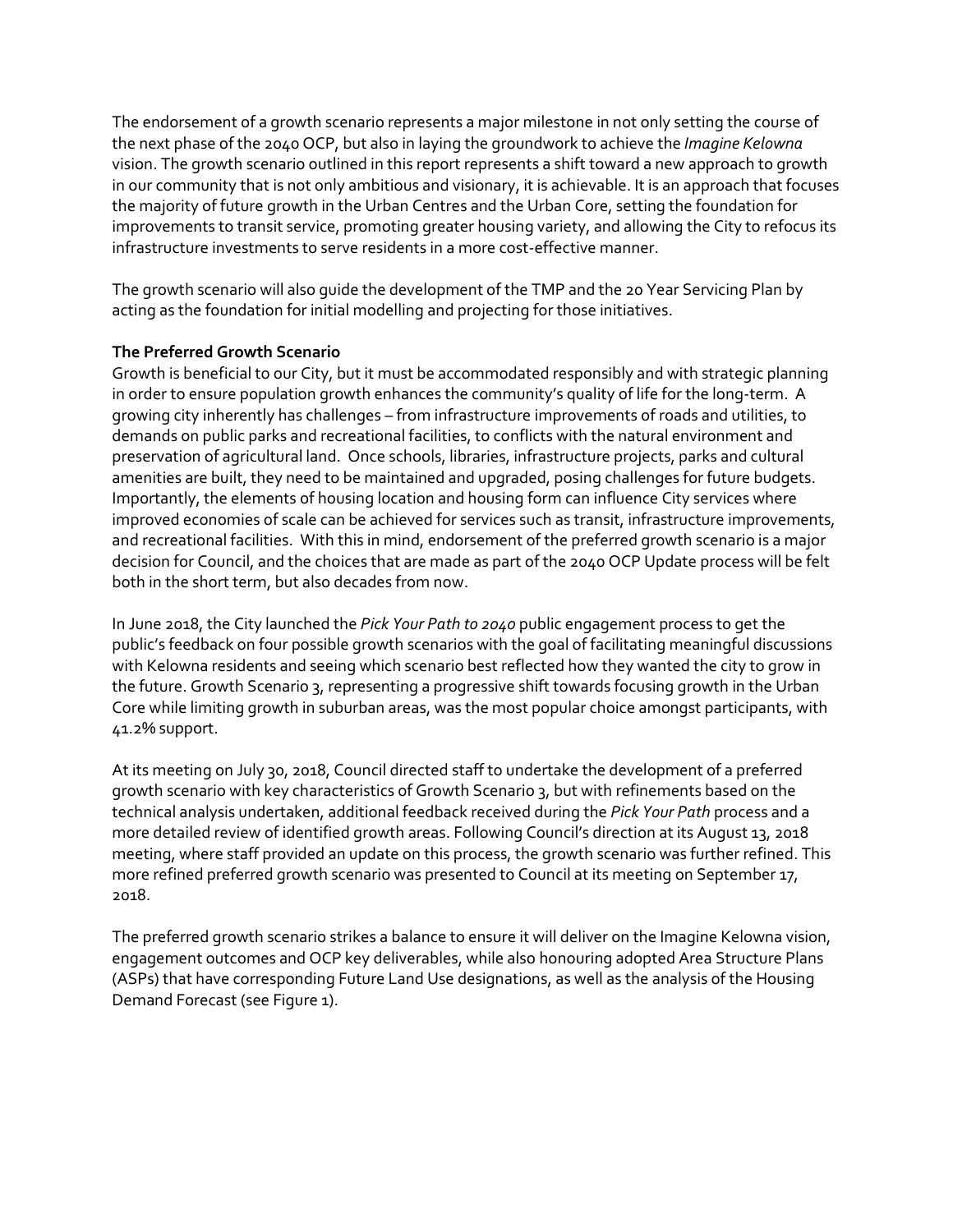### *Figure 1: Finding a Balance for the Preferred Growth Scenario*



The key housing, transportation and infrastructure related characteristics of the preferred growth scenario are summarized below in Figure 2. The distribution of future residential development across the city can be found in Attachment 1.

|                                     | Overall Housing Composition in 2040:                        |  |  |
|-------------------------------------|-------------------------------------------------------------|--|--|
| <b>Housing Split</b>                | 50% multi-unit / 50% single-two unit                        |  |  |
|                                     | (New growth: 75% multi-unit / 25% single-two unit)          |  |  |
| <b>Housing Distribution</b>         | 67% in Urban Core, 33% in Suburban Areas                    |  |  |
| Dominant housing forms (new growth) | Missing middle, apartments                                  |  |  |
| <b>Transportation impacts</b>       | More transit and active transportation opportunities in the |  |  |
|                                     | Urban Core, particularly in the Urban Centres.              |  |  |
| Infrastructure impacts              | Infrastructure investments concentrated in the Urban Core   |  |  |

#### *Figure 2: Preferred Growth Scenario Characteristics*

These characteristics align the preferred growth scenario firmly between Growth Scenarios 2 and 3 while still aiming to implement the Imagine Kelowna vision. As illustrated in Figures 3 and  $\mu$  below, the preferred growth scenario would blend Growth Scenario 3 with some aspects of Growth Scenario 2, in particular, the estimated split between single-two unit and multi-unit housing as well as the distribution of future housing between the Urban Core and the Suburban areas.

In light of receiving Council's direction and honouring existing future land use designations, the preferred growth scenario strikes a balance with the following attributes: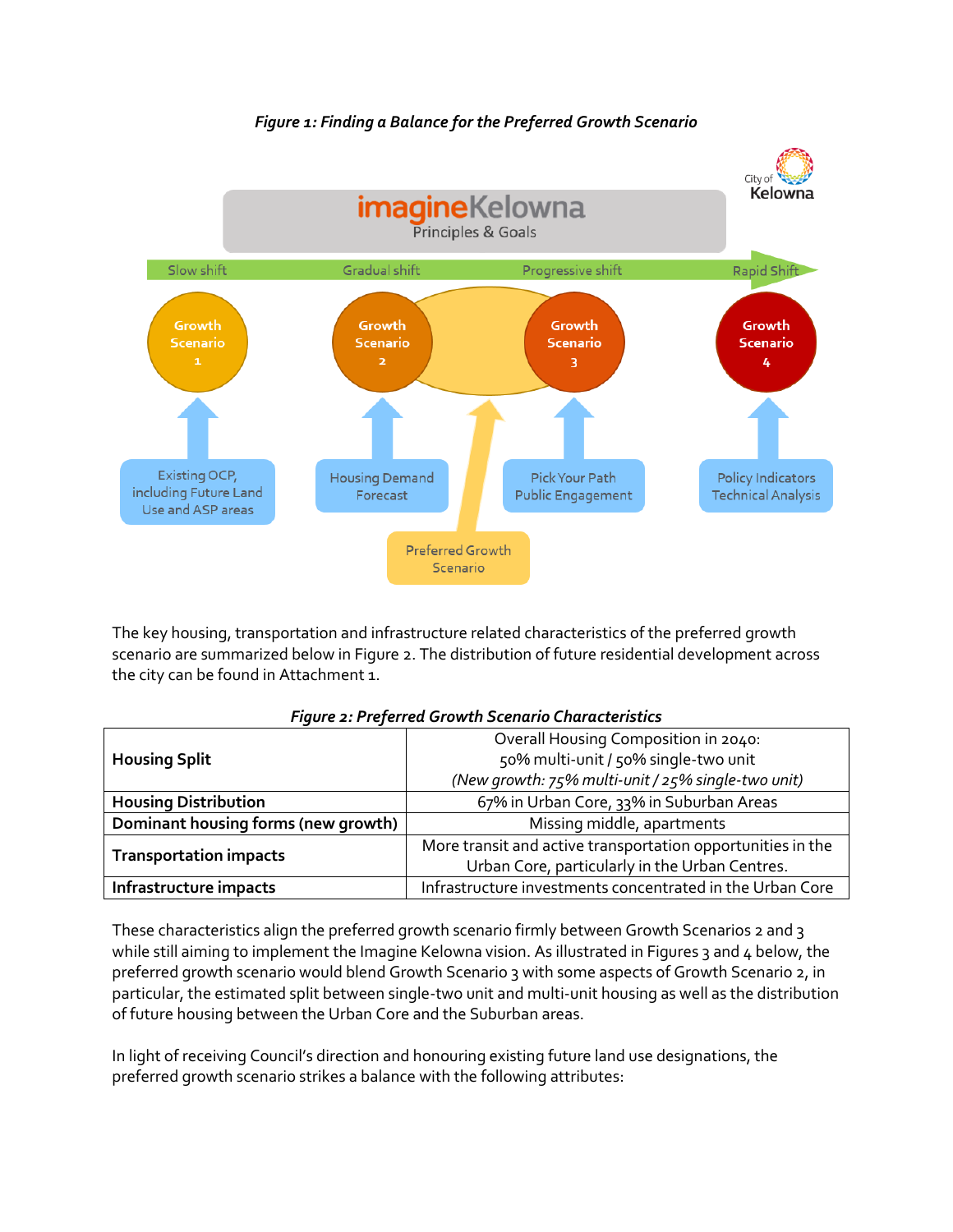- It honours Area Structure Plans (ASPs) and established Future Land Use designations previously approved by Council in suburban neighborhoods by maintaining their status. Growth Scenario 3 would have required a re-designation of select suburban parcels to signal no future development potential;
- No new areas for suburban development are identified (beyond those lands already designated for future development as mentioned above), with the expressed goal to limit sprawl and focus development in the Urban Core to achieve more complete communities and maximize return on infrastructure investment;
- It provides a housing split estimate (75% multi-unit and 25% single and two unit) that is closer to the Housing Demand Forecast (67% multi-unit and 33% single and two unit<sup>1</sup>).

# *Figure 3: Preferred Growth Scenario in Relation to Four Growth Scenarios Used in Pick Your Path*

|                      | Growth<br>Scenario 1 | Growth<br>Scenario 2 | Preferred<br>Growth<br><b>Scenario</b> | Growth<br>Scenario 3 | Growth<br>Scenario 4 |
|----------------------|----------------------|----------------------|----------------------------------------|----------------------|----------------------|
| <b>New Housing</b>   | 60% Multi-Unit       | 70% Multi-Unit       | 75% Multi-Unit                         | 80% Multi-Unit       | 90% Multi-Unit       |
| <b>Units</b>         | 40% Single/Two       | 30% Single/Two       | 25% Single/Two                         | 20% Single/Two       | 10% Single/Two       |
| (to 2040)            | Unit                 | Unit                 | Unit                                   | Unit                 | Unit                 |
| <b>Total Housing</b> | 45% Multi-Unit       | 49% Multi-Unit       | 50% Multi-Unit                         | 52% Multi-Unit       | 55% Multi-Unit       |
| Split (as of         | 55% Single/Two       | 51% Single/Two       | 50% Single/Two                         | 48% Single/Two       | 45% Single/Two       |
| 2040)                | Unit                 | Unit                 | Unit                                   | Unit                 | Unit                 |



# *Figure 4: Distribution of New Residential Growth*

The preferred growth scenario continues to focus most of the proposed future development into the Urban Core, which includes Kelowna's Urban Centres: City Centre, South Pandosy, Capri-Landmark, Midtown and Rutland (see Attachment 1). The five Urban Centres alone would absorb approximately

 $\overline{\phantom{a}}$ 

<sup>&</sup>lt;sup>1</sup> Growth Scenario 3 identified a housing split of 80% multi-unit and 20% single and unit.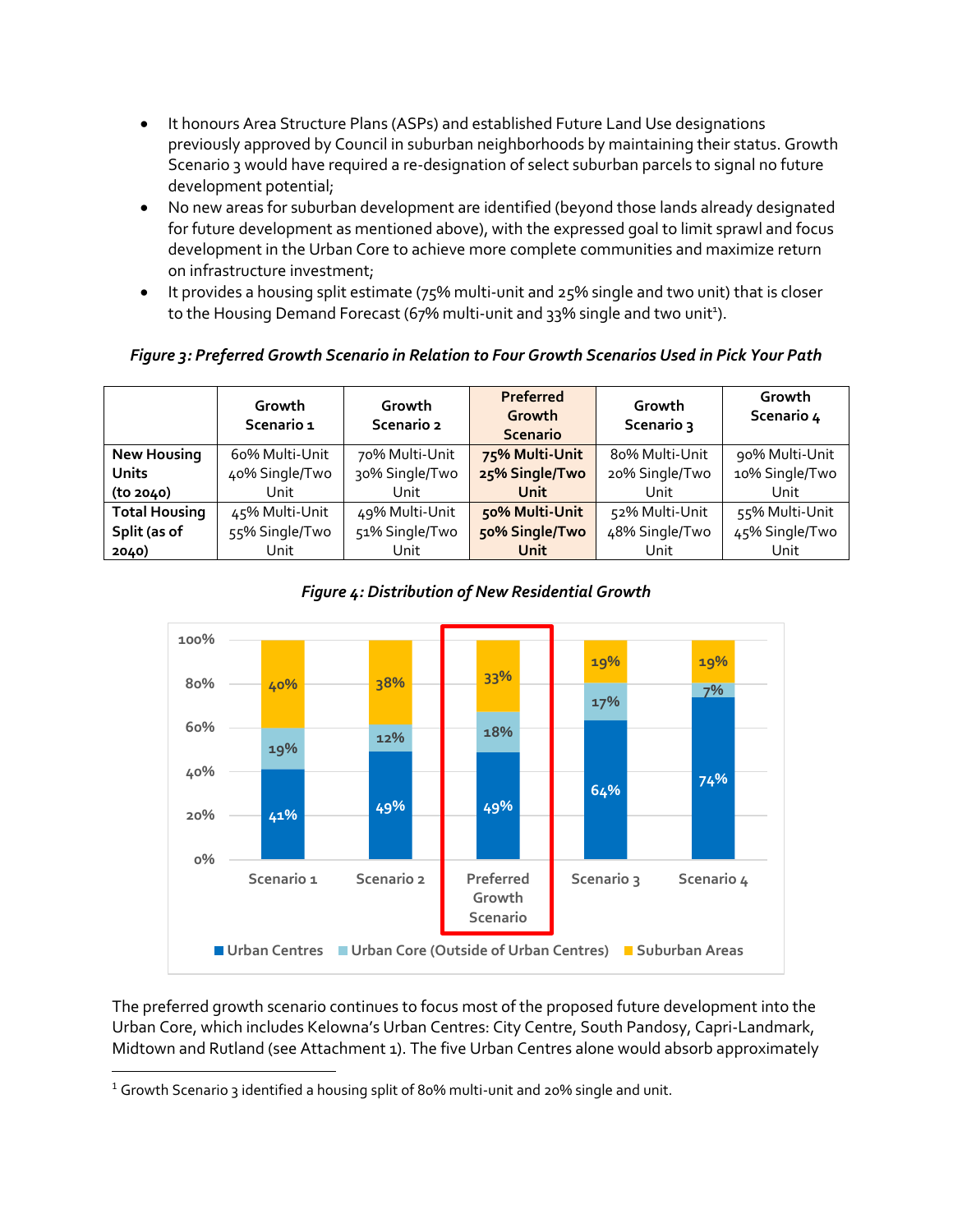14,500 units, or 49% of the anticipated residential growth, with 5,300 units, or 18% of growth, anticipated in the remainder of the Urban Core. As such, it will allow for more opportunities to shift transportation mode-share towards transit, cycling and walking.

Focusing most of the future residential growth into Kelowna's Urban Core is a critical objective to achieve the desired outcomes of the 2040 OCP Update. It makes the provision of public transit more economically feasible, and keeping homes near jobs, employment and key amenities makes walking and cycling much easier for residents. Additionally, it allows for a more financially sustainable approach to infrastructure management. By promoting missing middle housing in the core, current and future residents will have more choice in the types of housing they live in, helping to deliver on a broader diversity of housing forms and tenures and to address affordability challenges.

Given the historic growth pattern that has been dominated by single/two unit development, it is important to note this land inventory projected out to 2040. Based on the estimated 75% multiunit/25% single-two unit split that characterizes the preferred growth scenario, approximately 7,000 single detached units will be required between now and 2040 to meet projected demand. Based on a review of available residential land inventory, it is estimated that there is capacity for approximately 7,500 single/two unit units in the city (excluding the Thomson Flats lands which are undergoing an ASP review process). In short, the preferred growth scenario provides sufficient land to accommodate the projected single/two unit development out to 2040.

Of note, the Thomson Flats ASP process was initiated on March 4, 2014 and is currently underway. While not included in the preferred growth scenario, it is expected that the ASP process would continue. At the conclusion of the ASP process, Council will have an opportunity to consider endorsement, at which point the OCP would be amended to reflect it. Should this endorsement take place during the OCP update process, the draft OCP would be revised to reflect the Future Land Use designations and policies outlined in the ASP, as required.

### **Phase 3: Plan Development**

Phase 3 of the OCP Update focuses on the development of a draft Official Community Plan for Council's consideration. This includes the creation of a new Future Land Use Plan with corresponding policies that will focus on key themes that were reinforced throughout the *Pick Your Path* engagement stage:

- **Emphasize convenient walking, cycling and transit access for mobility;**
- Promote a diversity of housing types for all ages and life stages;
- Deliver strategic infrastructure investments to maximize return on investment for infrastructure and ongoing maintenance costs;
- **•** Preserve and protect our natural environment and agricultural areas;
- Integrate the theme of 'resiliency' to ensure our community can adapt and respond to uncertain future conditions.

### *Ideas Generator Engagement*

As part of Phase 3 consultation, the City launched the "Ideas Generator" on September 25, 2018 where residents and developers could provide proposals through an online submission for changes to the Future Land Use Designation of specific properties they own for consideration. This approach allowed property owners to signal their intentions early on the land use planning process, with the goal to avoid future OCP amendment applications following the adoption of the new OCP. As a benefit, it also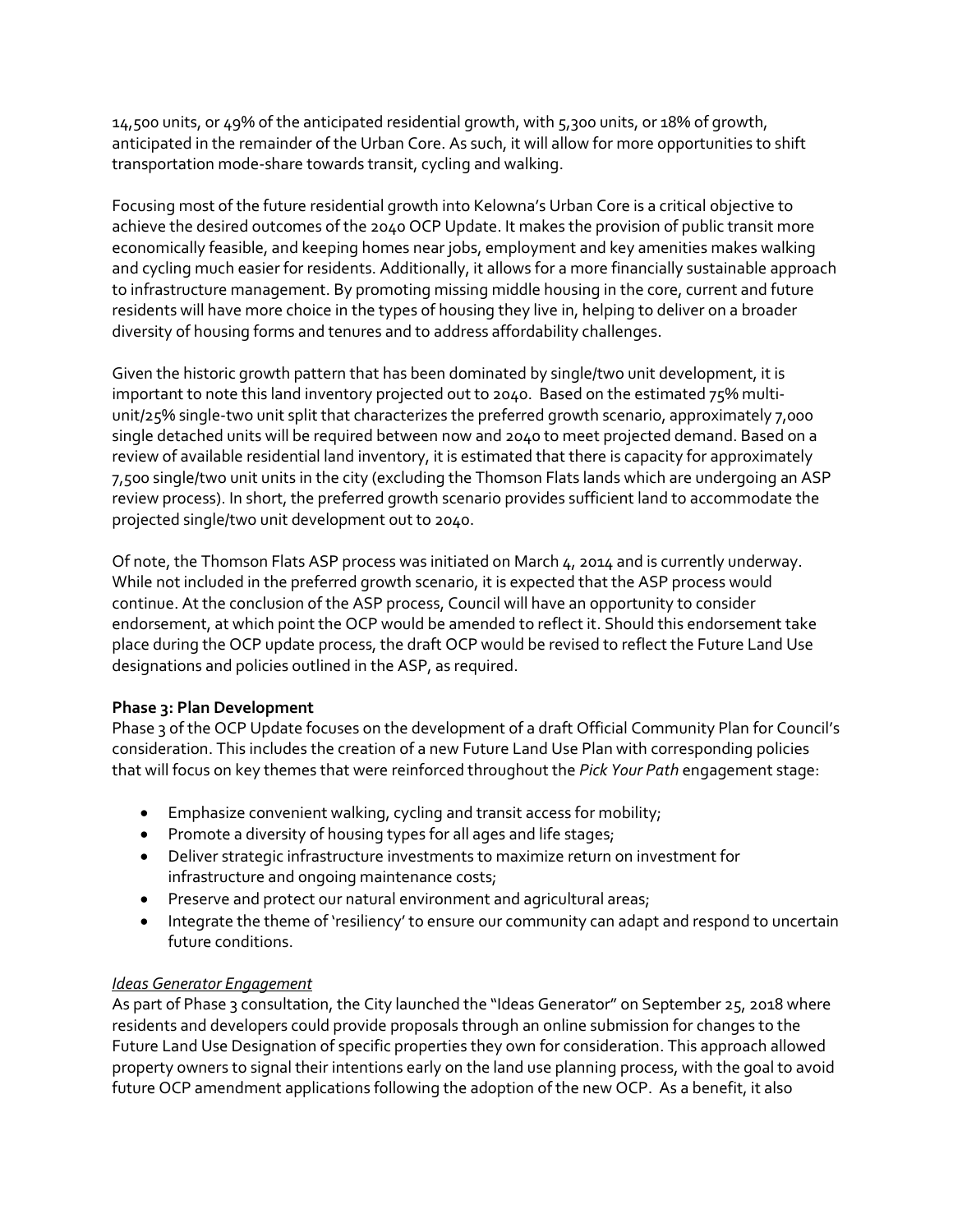allowed staff to assess the submissions to find alignment with the Preferred Growth Scenario, assisting with the land use designation process.

The Ideas Generator was advertised through a media release, through the Kelowna Daily Courier and via social media. It was also covered as a news story in the Capital News, Castanet, Kelowna Now and via radio.

In total, 51 submissions were made. Staff are currently evaluating these submissions based on their consistency with the Growth Scenario as part of the ongoing development of the draft Future Land Use Plan. Properties that were outside of the Permanent Growth Boundary (PGB), and/or properties located in the Agricultural Land Reserve (ALR) or designated Resource Protection were not considered as part of this process.

### *Coordination with Other Growth Master Plans*

As Phase 3 of the OCP Update process continues, coordination with the TMP and the 20 Year Servicing Plan will be paramount to ensure that the three plans are aligned and that the costs and impacts of decisions are considered holistically. An endorsed growth scenario will allow for the each of these projects to continue to move forward. The coordination of the development of three major documents; the OCP, the TMP and the 20 Year Servicing Plan, represent the first major shift in the way that the City plans its future. By developing these documents concurrently, the City can ensure that this new, bold vision for the community is realistic, affordable and achievable.



## *Figure 6: Coordination of Activities Between OCP Update, TMP and 20 Year Servicing Plan: Fall 2018 - Spring 2019*

Of interest, Phase 1 of the Transportation Master Plan (TMP), which focused on development the vision and goals for the plan, is now complete. Staff have been working on activities for Phase 2 of the TMP, which focused on modelling of transportation impacts of corresponding land use decisions. This phase will be concluded following Council's endorsement of the preferred growth scenario. Phase 3 of the TMP includes an assessment of existing and future transportation system conditions (based on the Council endorsed growth scenario) as well as the identification and evaluation of potential transportation strategies (that include projects, programs, and policies) that will help to achieve the TMP vision and goals. Public and stakeholder engagement opportunities will be incorporated throughout Phase 3 of the TMP.

With an endorsed growth scenario, the infrastructure impact analysis for the 20 Year Servicing Plan will take place, providing an assessment of the anticipated impacts of growth as it relates to the city's infrastructure needs. The 20 Year Servicing Plan update will serve as the roadmap for long-term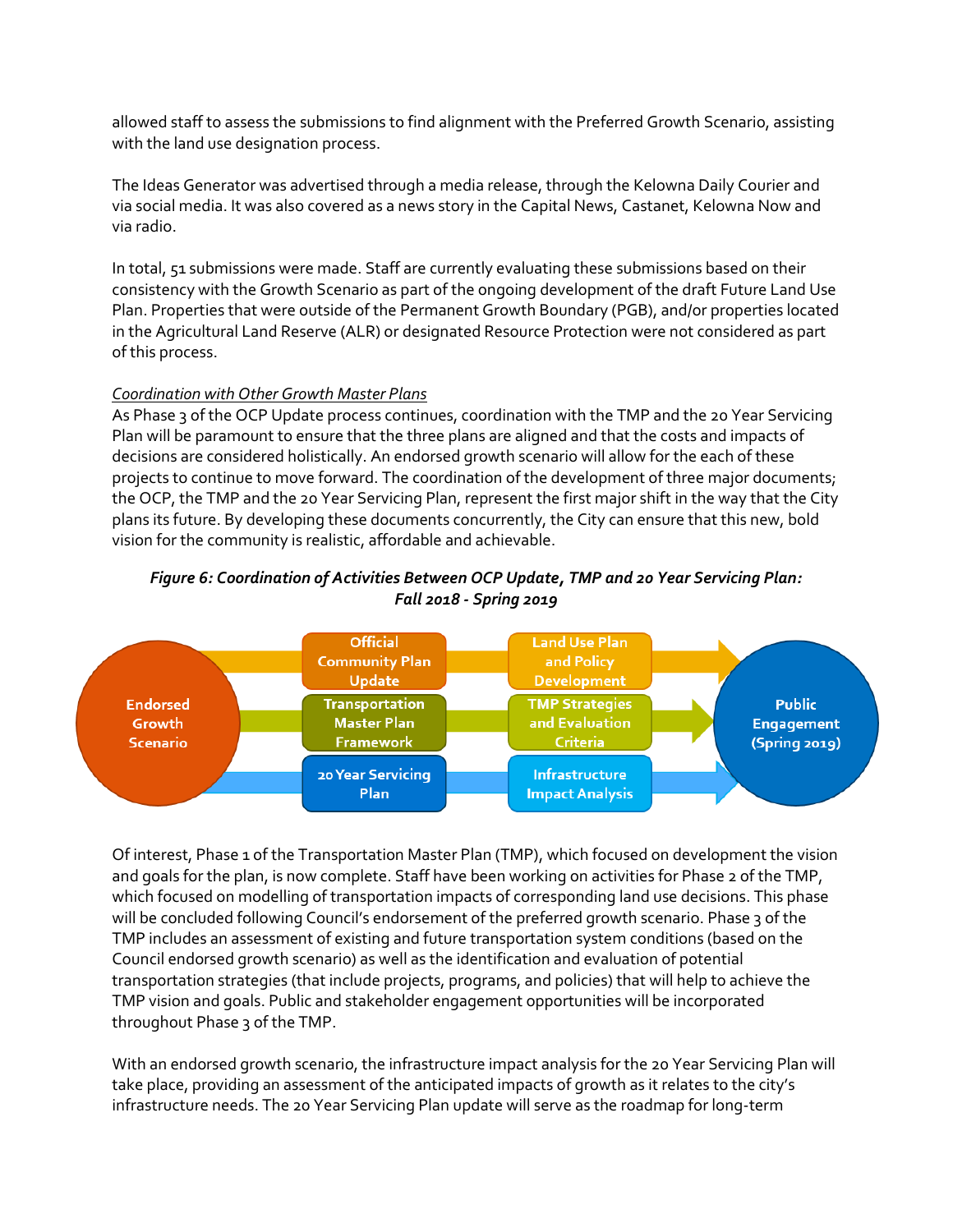planning and funding strategies for future infrastructure investments. The strategies and capital needs are affected by past investments (made by the City, other public entities, and the private sector meeting City requirements), planned projects in the 10 Year Capital Plan and other major City policies. However, the coordination of a growth program to support population growth and changing community needs, while also preserving Kelowna's natural spaces and agricultural assets requires a strategic, long-term, and synchronized approach.

#### *Public Engagement*

Building on public and stakeholder engagement completed in 2018, Phase 3 engagement planned for Spring 2019 will include two components: consultation and education. The consultation will focus on gathering feedback that will help inform the development of key policies and refine the draft Future Land Use Plan. Education will focus the OCP's role in guiding growth and planning for future infrastructure. Feedback received will be considered as one of many components of a complex process undertaken to update the OCP.

The engagement strategy will coordinate, where feasible, with the Transportation Master Plan and 20 Year Servicing Plan. Aligning updates to these three plans will allow for a holistic approach to understanding and planning for Kelowna's future growth. Staff will report to Council on a detailed engagement strategy in Spring 2019.

#### **Summary**

The selection of a growth scenario acts as the foundation for the work that will be undertaken for the remainder of the 2040 OCP Update, the Transportation Master Plan process, and the 20 Year Servicing Plan and lays the foundation for the transition of Kelowna into the community that this envisioned in Imagine Kelowna. The growth scenario presented in this report outlines a direction that is bold, yet refined to reflect current land use designations and market trends to enable successful implementation.

With the endorsement of the preferred growth scenario, the 2040 OCP Update process has entered an important and exciting phase, whereby we are connecting the vision of *Imagine Kelowna* to action through the 2040 OCP content. With a growth scenario established, the update will shift into the phase in which more detailed land use and policy choices will be made. With the development of the Transportation Master Plan and the 20 Year Servicing Plan taking place concurrently with the OCP Update, the City is well positioned to deliver an Official Community Plan that is realistic and balanced, yet bold and innovative.

### **Legal/Statutory Authority:**

*Local Government Act,* Section 471

### **Legal/Statutory Procedural Requirements:**

*Local Government Act*, Sections 472, 473, 474, 475, 476, 477, 478